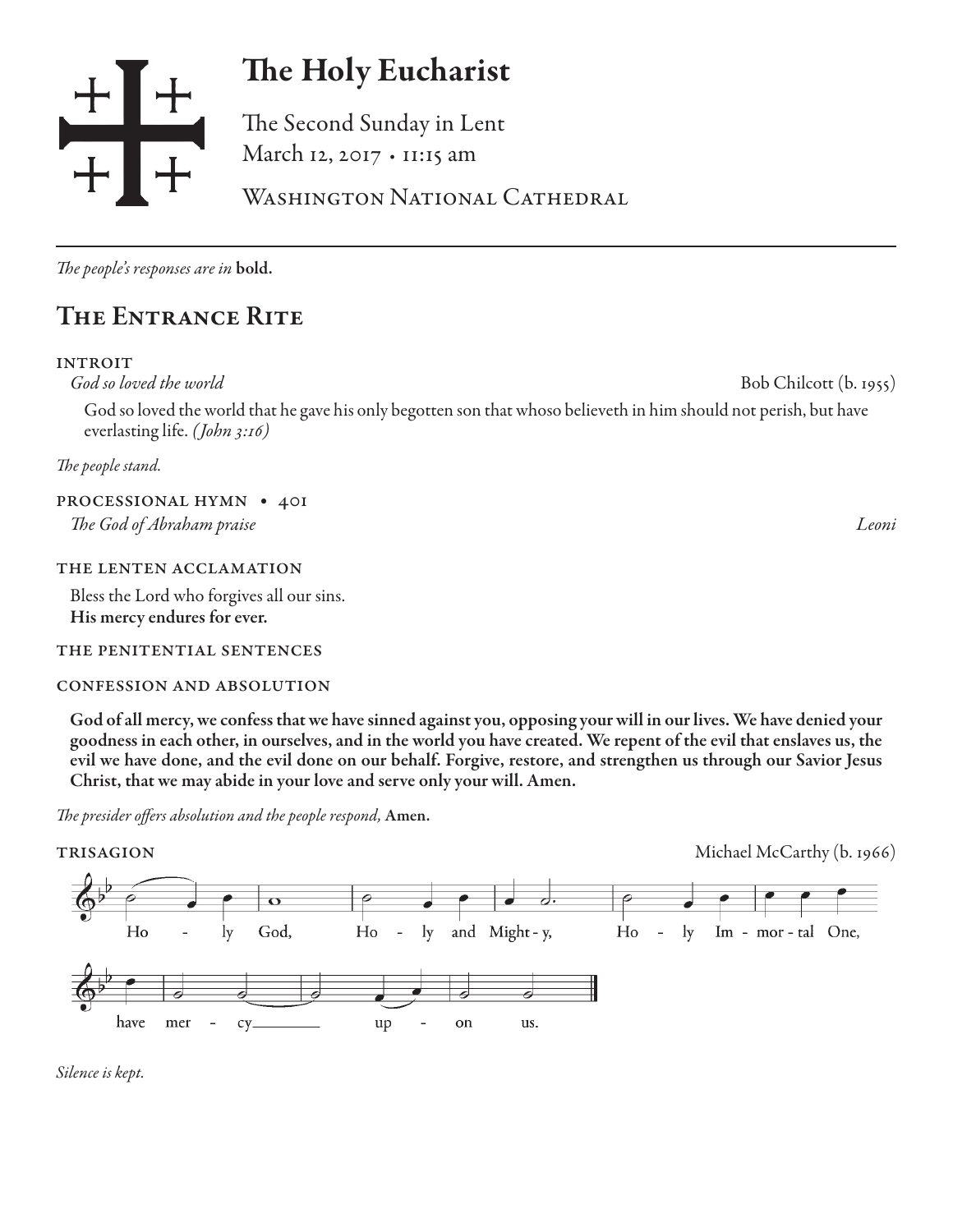#### the collect of the day

The Lord be with you. And also with you. Let us pray.

O God, whose glory it is always to have mercy: Be gracious to all who have gone astray from your ways, and bring them again with penitent hearts and steadfast faith to embrace and hold fast the unchangeable truth of your Word, Jesus Christ your Son; who with you and the Holy Spirit lives and reigns, one God, for ever and ever. Amen.

*The people are seated.*

## The Word of God

#### THE FIRST READING GENERAL STATES CONSTRUCTED AND RELATED STATES OF GENERAL STATES OF GENERAL STATES OF GENERAL STATES OF GENERAL STATES OF GENERAL STATES OF GENERAL STATES OF GENERAL STATES OF GENERAL STATES OF GENERAL STA

The Lord said to Abram, "Go from your country and your kindred and your father's house to the land that I will show you. I will make of you a great nation, and I will bless you, and make your name great, so that you will be a blessing. I will bless those who bless you, and the one who curses you I will curse; and in you all the families of the earth shall be blessed." So Abram went, as the Lord had told him; and Lot went with him.

The Word of the Lord. Thanks be to God.

### psalm 121 plainsong

I lift up my eyes to the hills; from where is my help to come? My help comes from the Lord, the maker of heaven and earth. He will not let your foot be moved and he who watches over you will not fall asleep. Behold, he who keeps watch over Israel shall neither slumber nor sleep; The Lord himself watches over you; the Lord is your shade at your right hand, So that the sun shall not strike you by day, nor the moon by night. The Lord shall preserve you from all evil; it is he who shall keep you safe. The Lord shall watch over your going out and your coming in, from this time forth for evermore.

#### THE SECOND READING Romans 4:1-5, 13-17

What then are we to say was gained by Abraham, our ancestor according to the flesh? For if Abraham was justified by works, he has something to boast about, but not before God. For what does the scripture say? "Abraham believed God, and it was reckoned to him as righteousness." Now to one who works, wages are not reckoned as a gift but as something due. But to one who without works trusts him who justifies the ungodly, such faith is reckoned as righteousness. For the promise that he would inherit the world did not come to Abraham or to his descendants through the law but through the righteousness of faith. If it is the adherents of the law who are to be the heirs, faith is null and the promise is void. For the law brings wrath; but where there is no law, neither is there violation. For this reason it depends on faith, in order that the promise may rest on grace and be guaranteed to all his descendants, not only to the adherents of the law but also to those who share the faith of Abraham (for he is the father of all of us, as it is written, "I have made you the father of many nations")—in the presence of the God in whom he believed, who gives life to the dead and calls into existence the things that do not exist.

The Word of the Lord. Thanks be to God.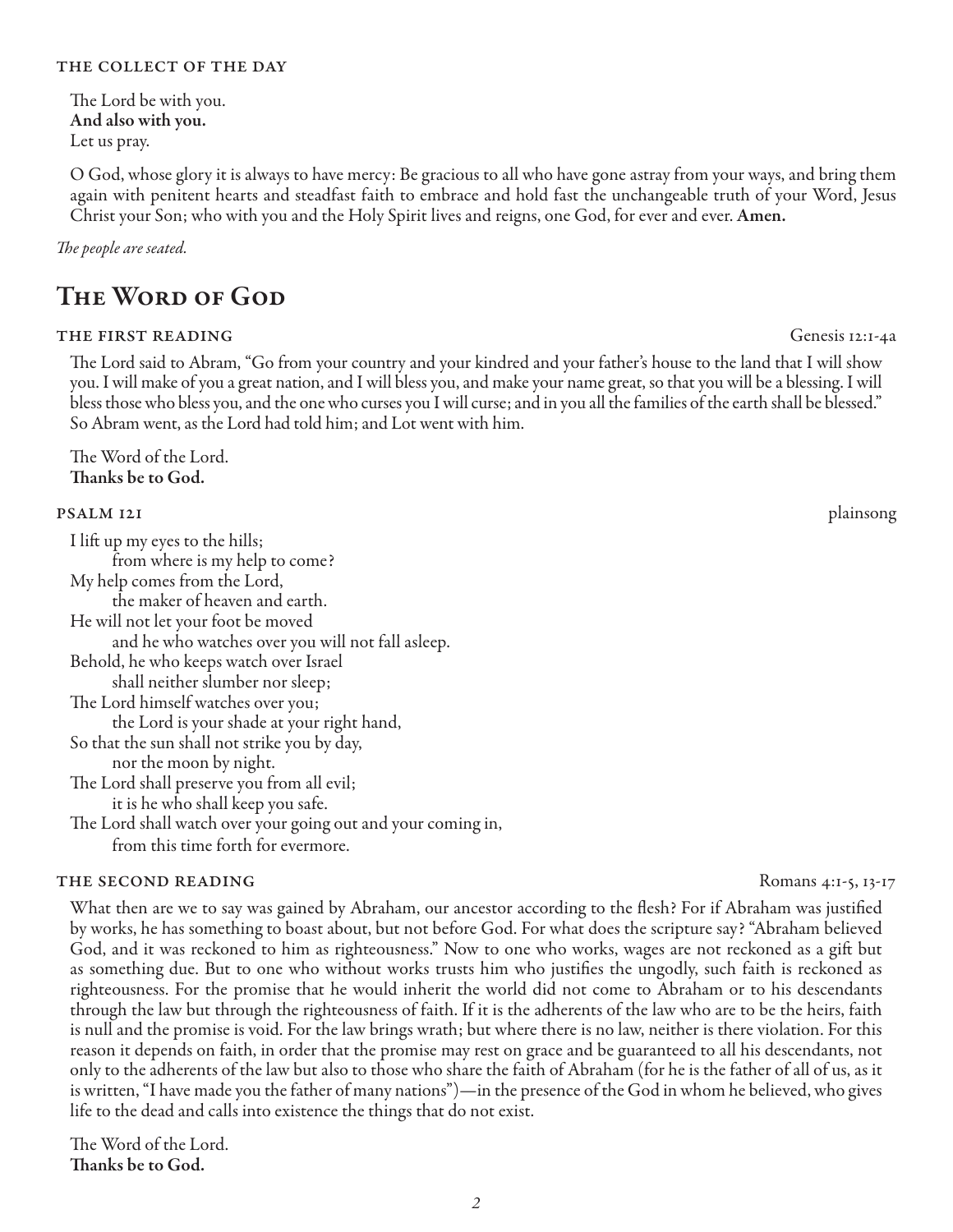#### hymn at the sequence • 603

*When Christ was lifted from the earth*  $St.$  *Botolph* 

#### THE HOLY GOSPEL John 3:1-17

*Gospeller* The Holy Gospel of our Lord Jesus Christ according to John. *People* Glory to you, Lord Christ.

There was a Pharisee named Nicodemus, a leader of the Jews. He came to Jesus by night and said to him, "Rabbi, we know that you are a teacher who has come from God; for no one can do these signs that you do apart from the presence of God." Jesus answered him, "Very truly, I tell you, no one can see the kingdom of God without being born from above." Nicodemus said to him, "How can anyone be born after having grown old? Can one enter a second time into the mother's womb and be born?" Jesus answered, "Very truly, I tell you, no one can enter the kingdom of God without being born of water and Spirit. What is born of the flesh is flesh, and what is born of the Spirit is spirit. Do not be astonished that I said to you, 'You must be born from above.' The wind blows where it chooses, and you hear the sound of it, but you do not know where it comes from or where it goes. So it is with everyone who is born of the Spirit." Nicodemus said to him, "How can these things be?" Jesus answered him, "Are you a teacher of Israel, and yet you do not understand these things? Very truly, I tell you, we speak of what we know and testify to what we have seen; yet you do not receive our testimony. If I have told you about earthly things and you do not believe, how can you believe if I tell you about heavenly things? No one has ascended into heaven except the one who descended from heaven, the Son of Man. And just as Moses lifted up the serpent in the wilderness, so must the Son of Man be lifted up, that whoever believes in him may have eternal life. For God so loved the world that he gave his only Son, so that everyone who believes in him may not perish but may have eternal life. Indeed, God did not send the Son into the world to condemn the world, but in order that the world might be saved through him."

*Gospeller* The Gospel of the Lord. *People* Praise to you, Lord Christ.

*The people are seated at the invitation of the preacher.*

*The people stand.*

#### the nicene creed

| We believe in one God, the Father, the Almighty,                                      |
|---------------------------------------------------------------------------------------|
| maker of heaven and earth, of all that is, seen and unseen.                           |
| We believe in one Lord, Jesus Christ,                                                 |
| the only Son of God, eternally begotten of the Father,                                |
| God from God, Light from Light, true God from true God,                               |
| begotten, not made, of one Being with the Father.                                     |
| Through him all things were made.                                                     |
| For us and for our salvation, he came down from heaven:                               |
| by the power of the Holy Spirit he became incarnate from the Virgin Mary,             |
| and was made man.                                                                     |
| For our sake he was crucified under Pontius Pilate; he suffered death and was buried. |
| On the third day he rose again in accordance with the Scriptures;                     |
| he ascended into heaven and is seated at the right hand of the Father.                |
| He will come again in glory to judge the living and the dead,                         |
| and his kingdom will have no end.                                                     |
| We believe in the Holy Spirit, the Lord, the giver of life,                           |
| who proceeds from the Father and the Son.                                             |
| With the Father and the Son he is worshiped and glorified.                            |
| He has spoken through the Prophets.                                                   |
|                                                                                       |

the sermon The Very Reverend June Osborne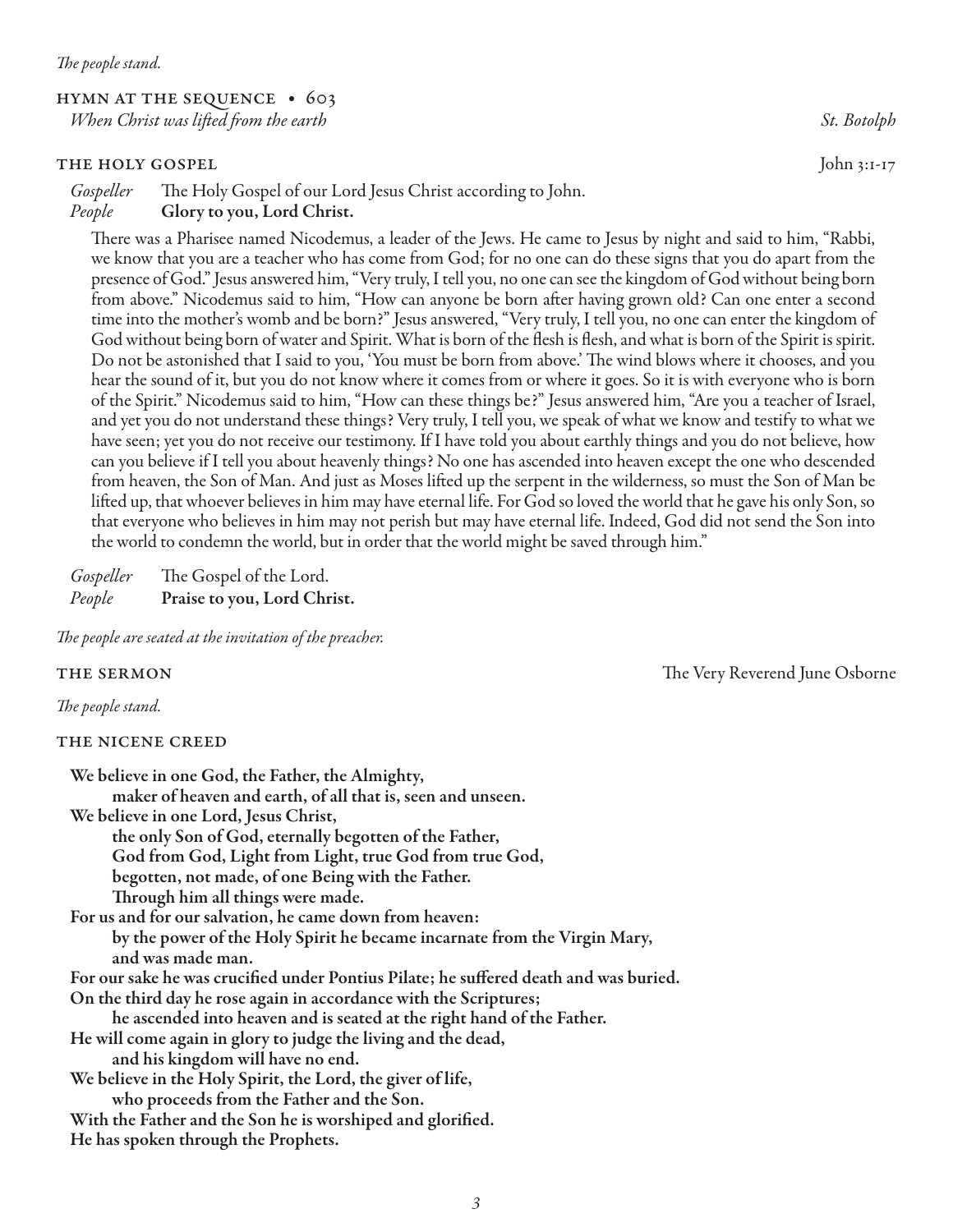We believe in one holy catholic and apostolic Church. We acknowledge one baptism for the forgiveness of sins. We look for the resurrection of the dead, and the life of the world to come. Amen.

#### the prayers of the people

*After each intercession,*

Let us pray to the Lord, Lord, have mercy.

*The presider prays the concluding collect, and the people respond,* Amen.

THE PEACE

The peace of the Lord be always with you. And also with you.

*The people greet one another with a sign of God's peace and then are seated.*

#### the offertory

*The people remain seated while an offering is received to support the Cathedral's ministry of sharing God's love with the world.*

#### anthem at the offertory

*Sung in Latin.* I have raised my eyes to you, who live in heaven. As the eyes of servants are on the hands of their masters, as the eyes of the maid are on the hands of her mistress, so are our eyes on the Lord our God until he has mercy on us. *(Psalm 123)*

*The people stand.*

hymn at the presentation • 691 *My faith looks up to thee Olivet* 

## The Holy Communion

#### the great thanksgiving

The Lord be with you. And also with you. Lift up your hearts. We lift them to the Lord. Let us give thanks to the Lord our God. It is right to give God thanks and praise.

*The presider offers thanks for the works of God in creation; in response the people sing:*

#### sanctus *&* benedictus *Mass 18*



*Ad te levavi* Robert White (c. 1538-1574)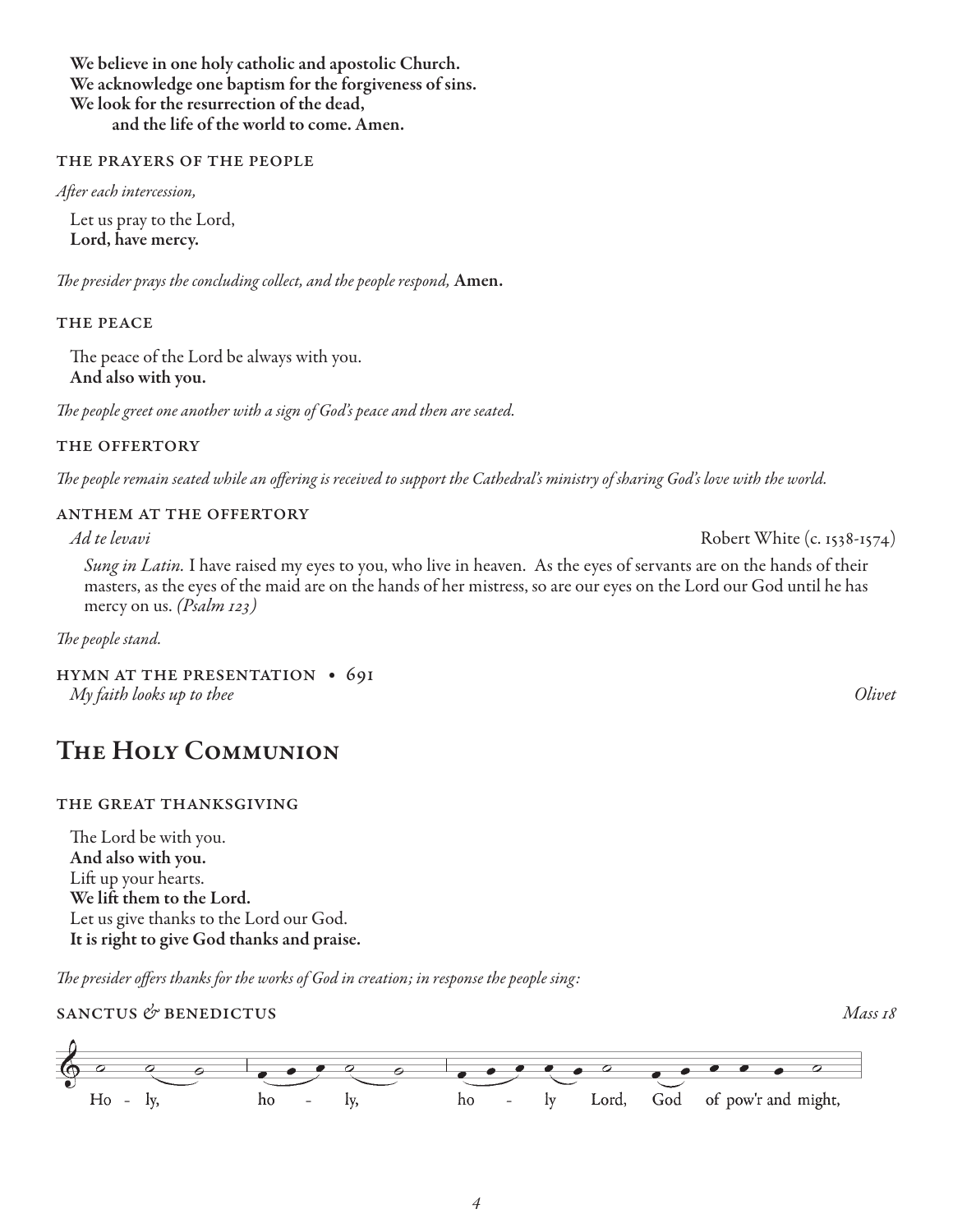

*The presider gives thanks to God for Christ's life, passion and resurrection and prays over the bread and wine.*

Therefore, we proclaim the mystery of faith:

Christ has died. Christ is risen. Christ will come again.

We celebrate the memorial of our redemption, O Father, in this sacrifice of praise and thanksgiving. Recalling his death, resurrection, and ascension, we offer you these gifts. Sanctify them by your Holy Spirit to be for your people the Body and Blood of your Son, the holy food and drink of new and unending life in him. Sanctify us also that we may faithfully receive this holy Sacrament, and serve you in unity, constancy, and peace; and at the last day bring us with all your saints into the joy of your eternal kingdom.

All this we ask through your Son Jesus Christ. By him, and with him, and in him, in the unity of the Holy Spirit all honor and glory is yours, Almighty Father, now and for ever. AMEN.

#### the lord's prayer

As our Savior Christ has taught us, we now pray,

Notre Père…, Padre nuestro…, Vater unser…,

Our Father in heaven, hallowed be your Name, your kingdom come, your will be done, on earth as in heaven. Give us today our daily bread. Forgive us our sins as we forgive those who sin against us. Save us from the time of trial, and deliver us from evil. For the kingdom, the power, and the glory are yours, now and for ever. Amen.

#### the breaking of the bread *&* the fraction anthem



*The people are seated.*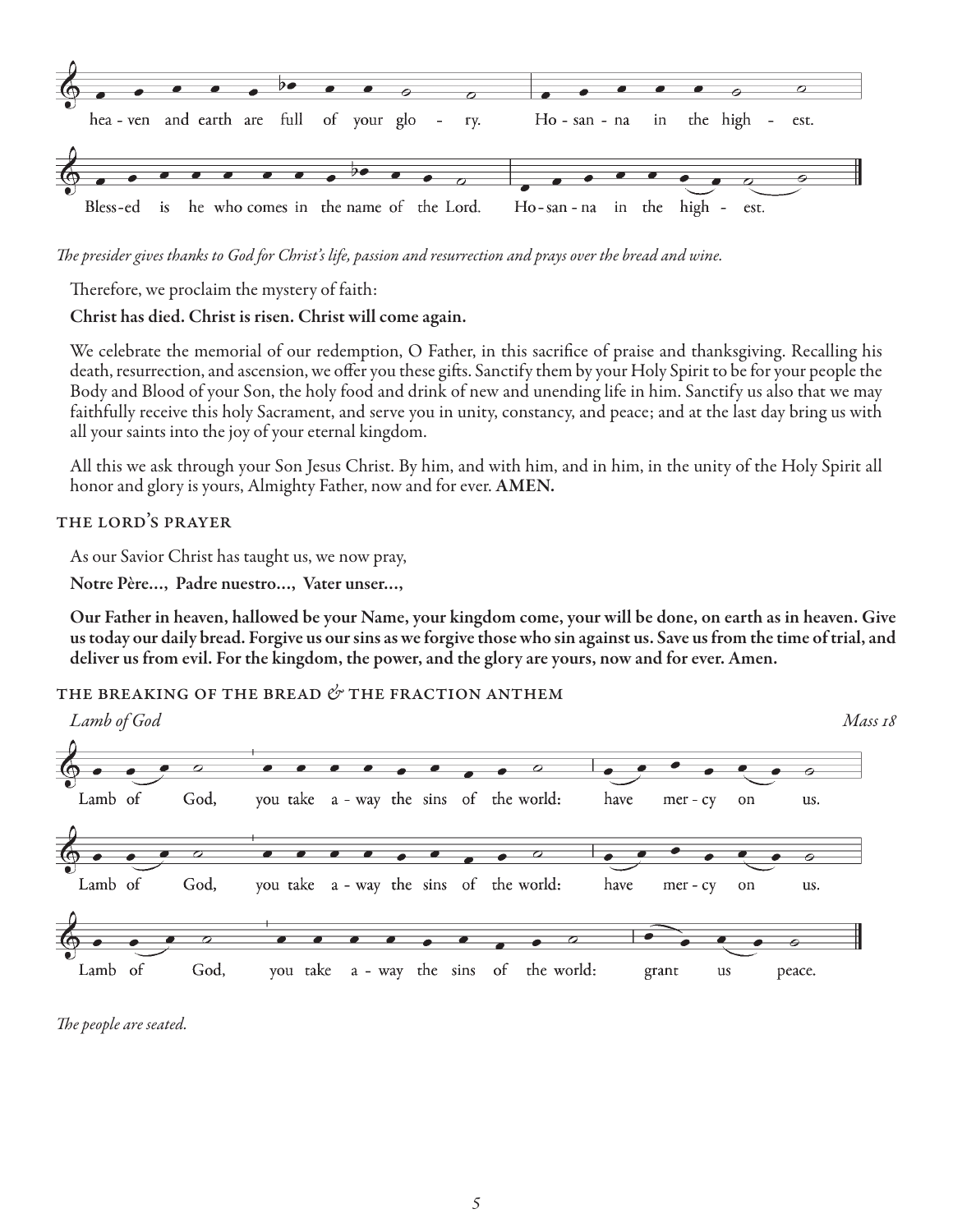#### the invitation to communion

*All who seek God and a deeper life in Christ are welcome to receive Holy Communion. Please receive the bread in open and outstretched hands and sip the wine from the chalice, guiding it gently to your lips; or you may dip the wafer into the wine. Gluten-free wafers are available; please make your need known to the minister. Respond to receiving Communion by saying "Amen." If you prefer to receive a blessing instead, please indicate your choice by crossing your hands across your chest.* 

*During the administration of Holy Communion the laying on of hands and prayers for healing is offered in St. John's Chapel. Please enter the chapel by the ramp to the right of the pulpit.*

#### anthem during the communion

*Sung in Latin.* While I am sinning every day, and yet do not repent, the fear of death overwhelms me. For in hell there is no redemption. Have mercy on me, God, and save me. *(Matins Responsory for the Office of the Dead)*

*The people stand.*

#### the postcommunion prayer

Eternal God, heavenly Father, you have graciously accepted us as living members of your Son our Savior Jesus Christ, and you have fed us with spiritual food in the Sacrament of his Body and Blood. Send us now into the world in peace, and grant us strength and courage to love and serve you with gladness and singleness of heart; through Christ our Lord. Amen.

#### prayer over the people

*The presider prays over the people, and the people respond,* Amen*.*

closing hymn • 142 *Lord, who throughout these forty days* St. Flavian

the dismissal Let us bless the Lord.

Thanks be to God.

organ voluntary *Toccata in D minor, BWV 538 ("The Dorian")* Johann Sebastian Bach (1685-1750)

*Pecantum me quotidie* Cristóbal de Morales (c. 1500-1553)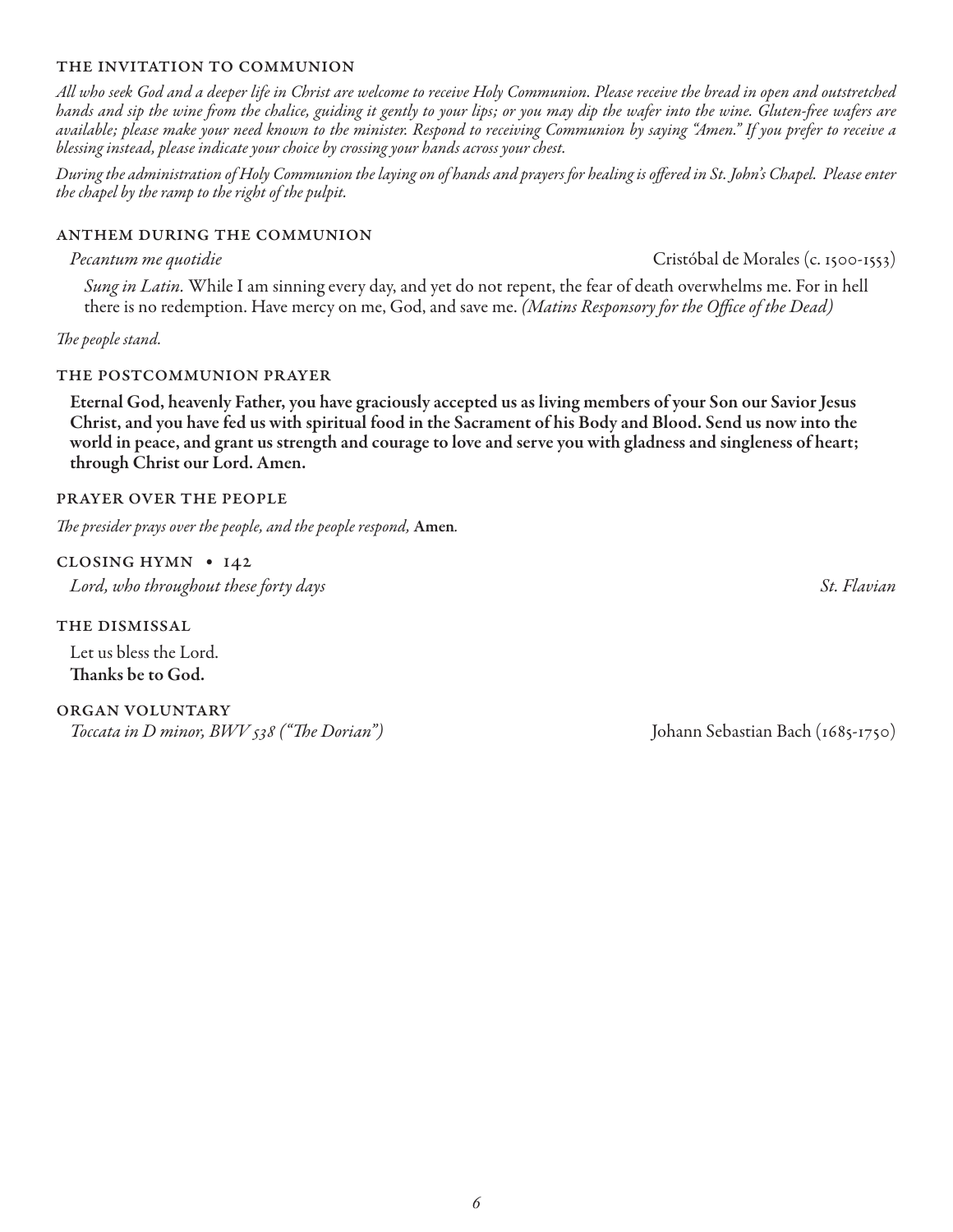#### lent and easter 2017

### The Sunday of the Passion: Palm Sunday • April 9

*Holy Eucharist with Liturgy of the Palms* 8:00 am - St. Mary's Chapel 9:00 am - Nave 11:15 am - Nave

 $\partial \xi$ 

### Maundy Thursday • April 13

*Holy Eucharist with Foot Washing* 7:00 pm - Nave

 $\partial \xi$ 

### Good Friday • April 14

*Solemn Liturgy of Good Friday* 12:00 pm - Nave

*Good Friday Evening Service* 7:00 pm - Nave

### $\partial \xi$

#### Easter Eve • April 15

*Great Vigil of Easter* 8 pm - Nave

### $\partial \xi$

#### The Sunday of the Resurrection: Easter Sunday • April 16

*Festive Holy Eucharist (Passes Required)* 8:00 am - Nave 11:15 am - Nave

*Festive Choral Evensong*  4:00 pm - Nave

*Please visit:* cathedral.org/lent *for a listing of special Lent and Holy Week offerings.*